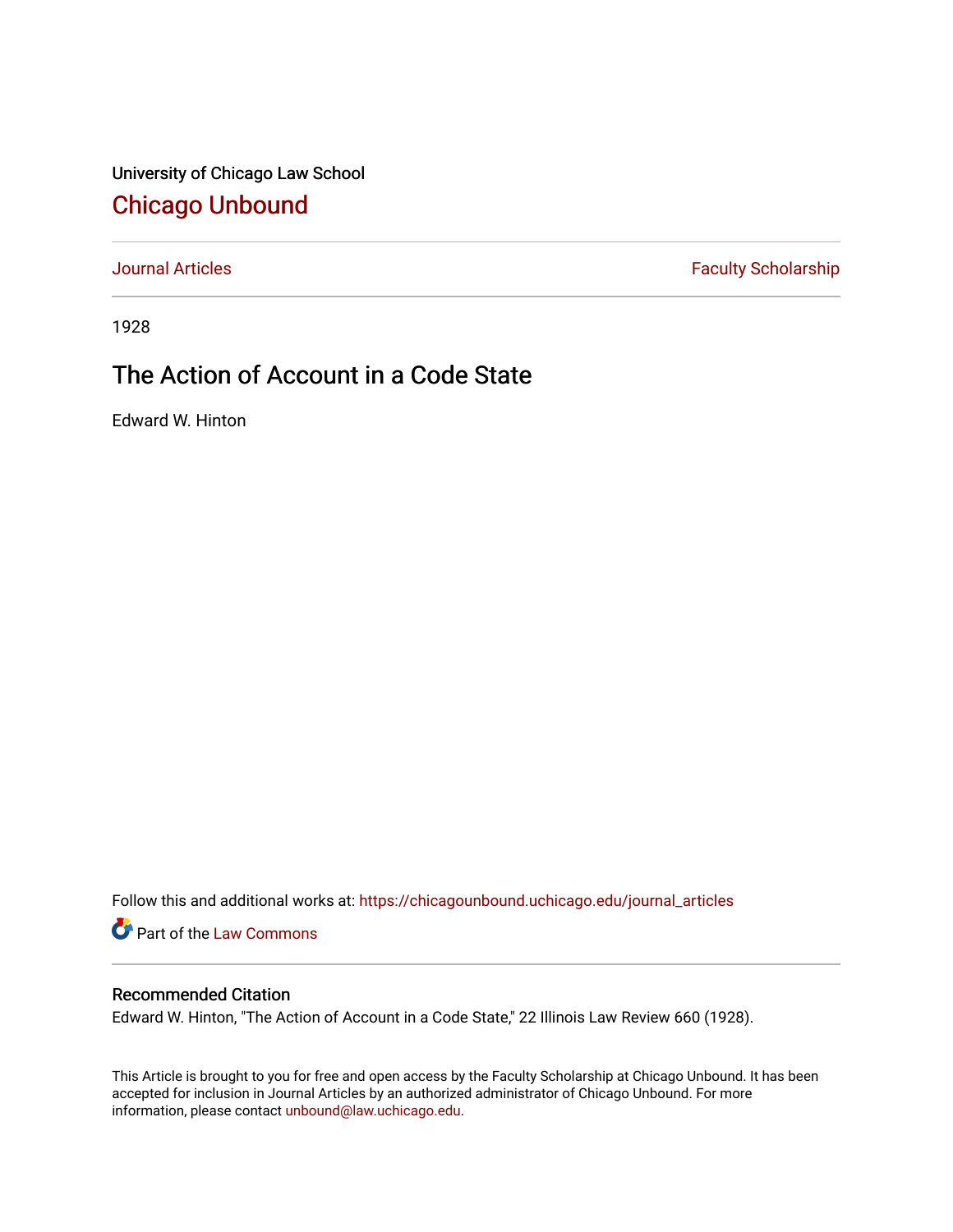The large corporation is seemingly the necessary development of our present social and economic order. How strange it is to find Mr. Justice Holmes<sup>14</sup> arrayed on the side of the foes of such a development.

## JOHN W. KEARNS.<sup>15</sup>

PLEADING-AN ACTION OF ACCOUNT IN A CODE STATE.-- [Missouri] **A** recent decision' **by** the Supreme Court of Missouri illustrates some of the inherent difficulties and uncertainties in determining the character of a given action, or the precise cause, of action pleaded, where the common law forms of action have been abolished **by** the usual code provision2 that there shall be but one form of action.

The plaintiff corporation brought an action in the probate court against the administrator of the deceased manager of its branch office, and alleged:

"That as such agent and local manager said Milton H. Losee had at all times in his possession and under his control funds of the company and collected from time to time sums of money due said company; that without authority and without its knowledge *or'* consent said Milton H. Losee used funds of the company under his control for his own personal uses and transactions, and failed to report or in any way account to the company for the collection and receipt of large sums of money belonging to it; that the company did not discover until after the death of said Milton H. Losee the fact that he had used funds of the company for his own personal uses and transactions and had failed to report or account for moneys collected and received by him for the company; that by reason of having used funds belonging to said Sandwich Manufacturing Company without its authority, knowledge, or consent for his own personal uses and transactions as aforesaid, said Milton H. Losee was at the time of his death, and his estate still is, indebted to said company in the sum of \$30,465.45.

"Wherefore, your petitioner asks that its claim be allowed against the estate of said deceased for the sum of \$30,465.45."

After appeal to the circuit court, where the case stood for trial de novo, the plaintiff filed an amended complaint which made the following statement of the claim:

"That as such agent and local manager said Milton H. Losee had at all times in his possession and under his control funds of the company, and collected from time to time money due said company, for all of which funds and money said Milton H. Losee

14. For a charming and thorough discussion of the opinions of the learned Justice relating to constitutional law see *Frankfurter* "Twenty Years of Mr. Justice Holmes' Constitutional Opinions" (1923) 36 Harv. Law Rev. 909.

**15.** Instructor of Law, Loyola University. J. D., Northwestern University, *'27.*

*1. Sandwich Mfg. Co. v. Bogie-* (Mo. **1927)** 298 S. W. 56.

2. Mo. Rev. Sts. 1919 sec. 1153.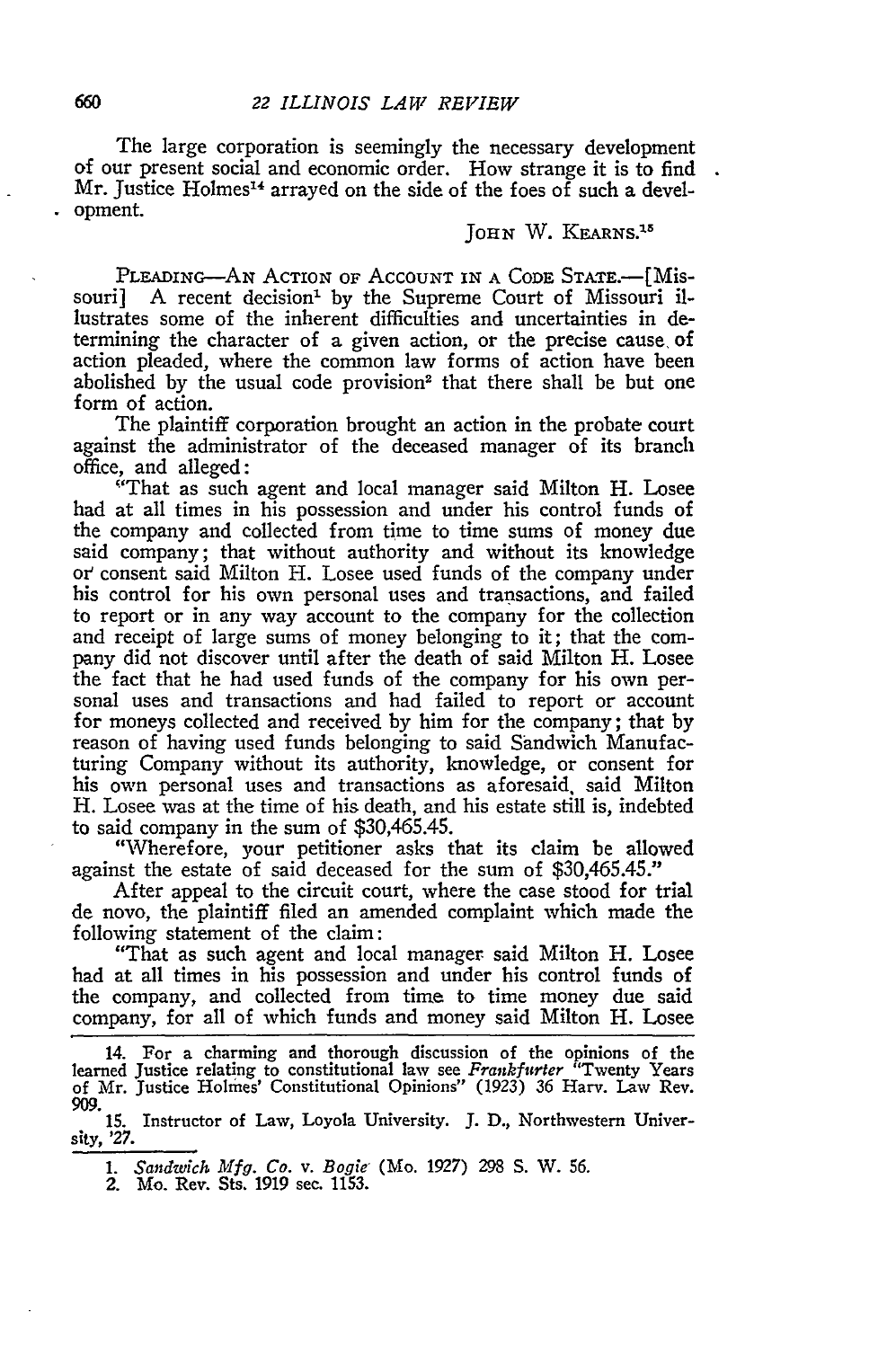was as such agent and manager bound to account to said company; that between the 15th day of April, 1913, and that date of his death, said Losee, among many other transactions as agent and manager, collected on behalf of the company various sums of money, being more than 130 items and totalling \$29,303.03; that said collections were made for merchandise of said company sold by said Losee as its agent, in part on open accounts, etc., and in part on notes given by customers, etc. **. . .** That none of said collections were entered upon the books of the company kept by said Losee, or under his direction, except upon the bank books showing the accounts in the name of the company, hereinafter referred to, and that no report or account was made or rendered by said Losee to said company covering said collections; that said collections were deposited by said Losee in the bank accounts of said company, but no report of any kind was made to said company thereof; that said Losee from time to time, without the knowledge of consent of said company, drew moneys from said bank accounts and disbursed the same for his own personal uses and transactions, with the result that no accounting of said items so collected was ever made to said company; that said Losee and his estate has been and now is indebted to said company by reason of the matters set forth in this paragraph in an amount exceeding \$29,303.03.'

Other paragraphs set out additional items, and concluded: "Wherefore, claimant asks that its claim upon this accounting aforesaid be allowed against the estate of said deceased for the sum of \$30,465.45."

The defendant set up the statute of limitations as a defence to the amended complaint on the theory that it presented a different cause of action, as to which the running of the statute was not interrupted **by** the original action. The plaintiff recovered and the defendant appealed. The Missouri Supreme Court held that the action as originally brought was a common law action of account or, at least, an action at law for an accounting, and that the amended complaint set up a different cause of action, either for money collected, or for failure to report collections **by** reason of which they were lost to the plaintiff, and that in consequence the claim was barred **by** the statute, and accordingly ordered judgment entered for defendant.

It is somewhat startling to learn that the obsolete common law action of account has survived in the formless civil action of the code. And it is equally startling to learn that a slip in the choice of actions today may be as disastrous as it was two hundred years ago when substantive rights were completely dominated **by** the ancient writs. Apparently the pleader may inadvertently state a case which will tie him to the theory of some particular common law action which he would not have chosen when such actions were safely labeled.

No fault can be found with the general doctrine that when an amendment introduces an entirely new cause of action it is not saved from the statutory bar because of the fact that the action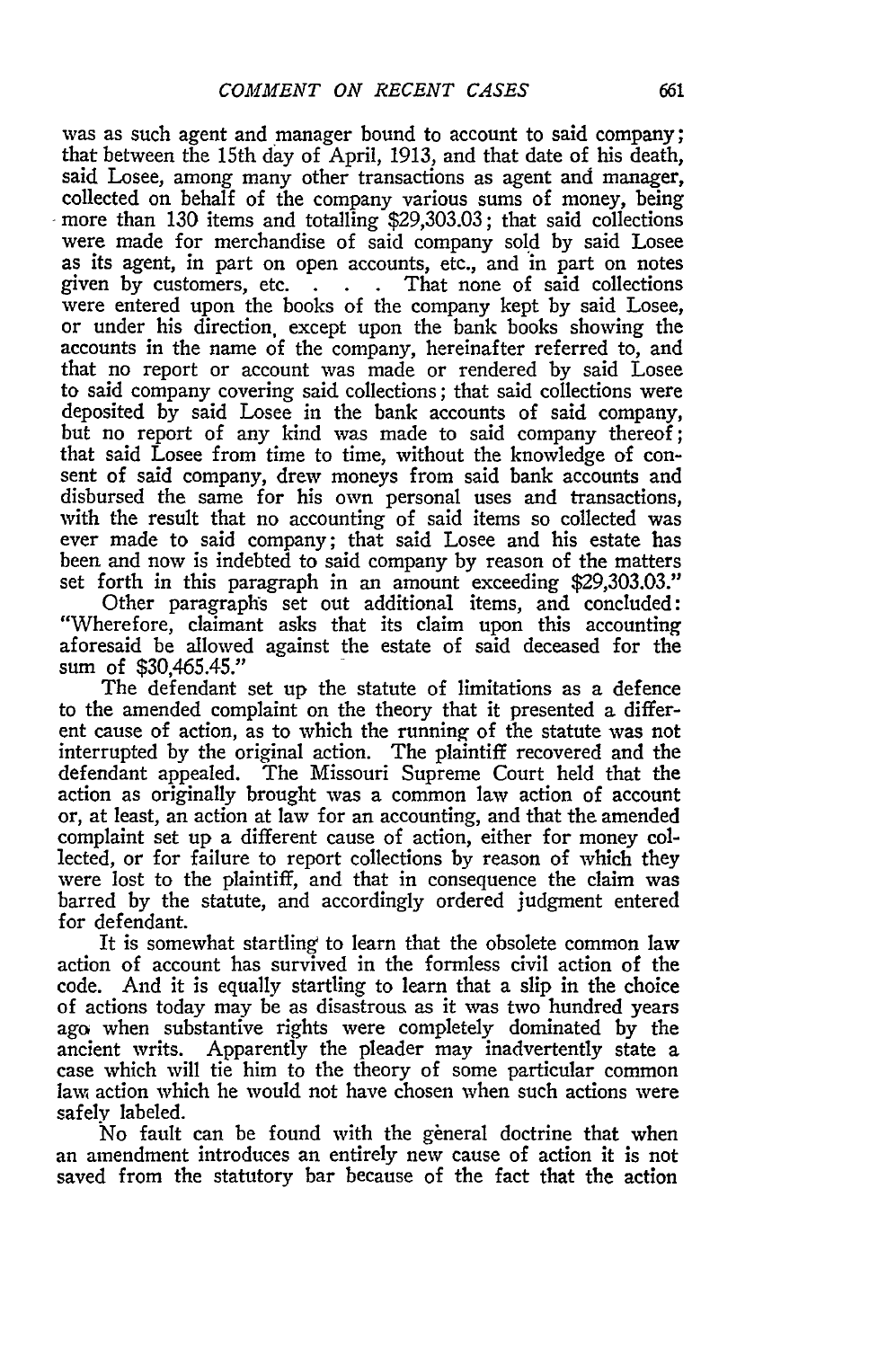as originally brought was in time. For example, if the original action was for goods sold and delivered, it would not affect the running of the statute on a demand for money loaned, first presented in a count added by amendment after the statutory period. In such cases the rule is eminently just, and as applicable under the code as under common law procedure. How far such a doctrine should be carried is beyond the scope of the present note.

Doubts begin to arise when the new cause of action is the result of a shift in legal theory rather than in the facts or transactions involved. Much might be said in favor of the view that a change in legal theory merely is not the sort of new cause of action which the statute of limitations bars. For example, in a cases before the Supreme Court of Missouri, the plaintiff replied fraud in avoidance of a plea of release; later the plaintiff amended the complaint by adding an equitable count setting up the same fraud as the basis for a cancellation of the release; and the court held that the equitable count was not barred, though the statutory period had elapsed before it was added by amendment. That case presented a clear shift in legal theory from fraud as a legal defence to a release to fraud as the basis of an equitable cause of action **for** rescission.

But assuming for the purposes of this discussion that a change from an action against a financial agent to enforce his common law obligation to account, to some other theory of liability for funds collected and misappropriated4 would introduce a new cause of action barred by the statute, the question remains whether the original complaint in this case should have been construed as making the action one of account. An agent who received and disbursed funds on behalf of his principal was neither a debtor nor a technical trustee. He differed from a debtor in that he was not entitled to use the funds for his own purposes, and was entitled to credit for losses not due to his fault." He differed from a technical trustee in that the latter's duties and obligations were purely equitable, and could only be enforced by a bill in equity. The peculiar duty of a financial agent was to account, and was enforceable by the common law action of account, though in modern times it is usually enforced by suit in equity because of the inadequacy and difficulties of the obsolete common law action. The legal duty or obligation to account has survived everywhere. The technical action, though rare, is doubtless available in the common law states.<sup>6</sup>

The Revised Statutes of Missouri of 1845, title "Account" recognized and regulated the action of account, and there is one

*3. Courtney v. Blackwell* (1899) **150** Mo. 245. 4. A part of the claim embraced in the amended complaint for money wrongfully withdrawn from plaintiff's bank account and misappropriated would not support ari action of account. A man did not make himself subject to the action of account by the commission of a tort: *Totenhan's* case (1573) 3 Leon. 24. *5. Vere v. Smith* (1671) 2 Lev. 5.

*6. Hughes v. Woosley* (1852) 15 Mo. 492 (instituted before the adop- tion of the code) *; Partridge v. Ryan* (1890) 134 Ill. 247.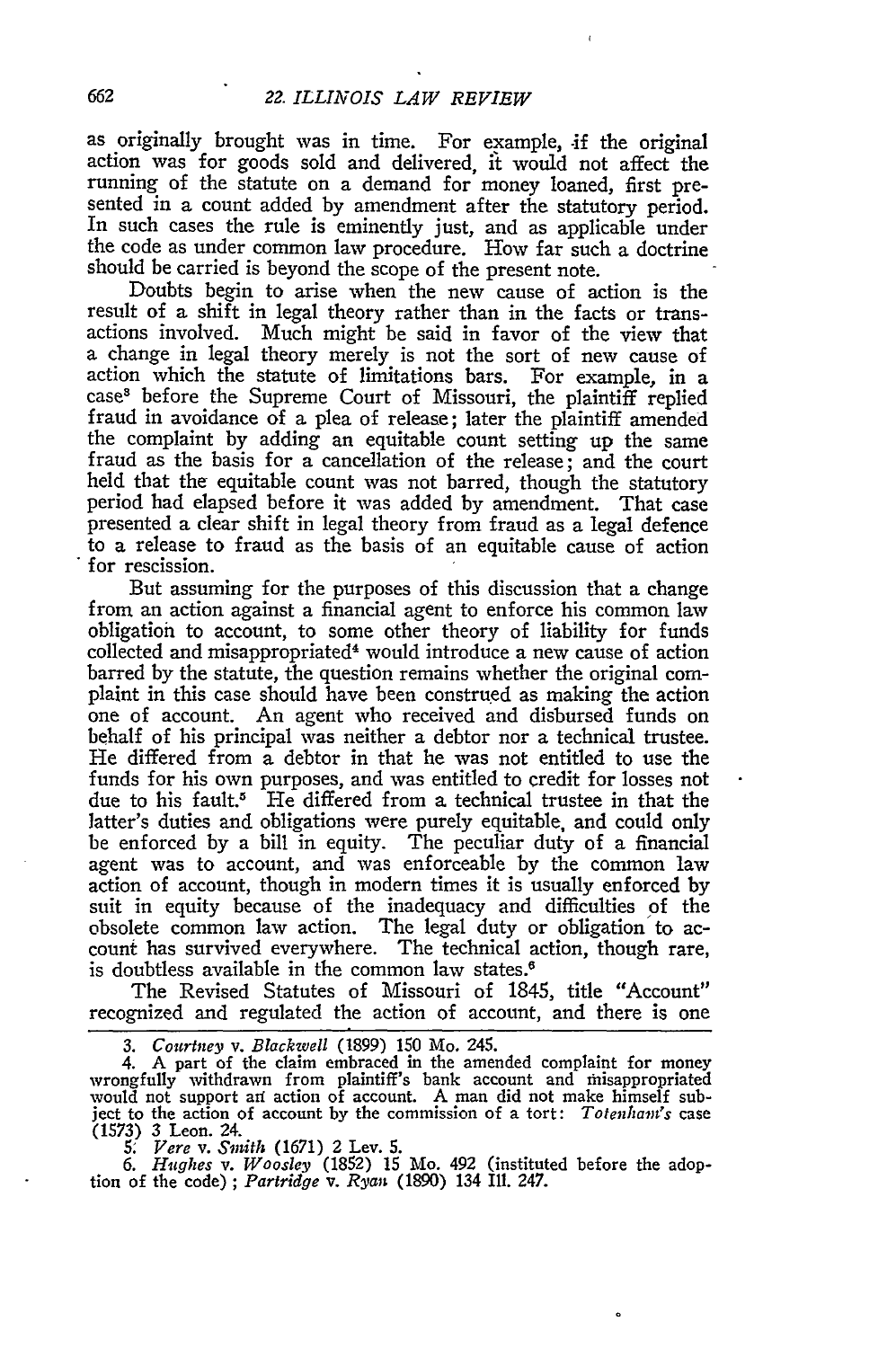reported case? of its use in Missouri shortly before the adoption of the code, though it did not reach the Supreme Court until after that time. The statutes dealing with account, as well as other common law actions, were repealed on the adoption of the code in 1849.

But the abolishment of common law forms of action certainly did not abolish common law liabilities. One form of action was provided as a substitute to enforce all legal and equitable demands. Hence it may still be possible to bring a legal civil action to enforce specifically the common law duty to account.8 Did the plaintiff bring such action?

Since the complaint had no common law label, i. e., did not begin with a recital that defendant was summoned to answer plaintiff in a plea that he render a reasonable account, etc., that question must be determined by a construction of the entire pleading.

It undoubtedly alleged the necessary facts, though in very general terms, to support an action of account. It alleged that the sums of money on its behalf and failed to account therefor. These were the essential facts that appear in a more formal manner in the approved declarations<sup>9</sup> in the ancient common law action.<br>The complaint was not framed in accordance with the common

law form, and a common law court would probably never have

*7. Hughes v; Woosley* (1852) 15 Mo. 492. **,**

*8. Appleby* v. *Browm* (1861) 24 N. Y. 143, semble. In this case the court was of the opinion that the plaintiff could have maintained the common law action, though the code had been adopted, but for the fact that the action involved the accounts of three partners.

9. In Godfrey v. Saunders (1770) 3 Wilson 73, the following approved<br>common law declaration appears:<br>"Thomas Saunders, late of the parish of Saint George, Hanover Square,<br>in the county of Middlesex, Esq., was summoned to Esq., of a plea that he render to the said T. G. a reasonable account of the time in which he and one Solomon Salomons now deceased, and whom the said T. S. hath survived, were the bailiffs of the said T. G. And thereupon the said T. G. by Thomas Life, his attorney, says, that, whereas the said T. S. and the said S. S. now deceased, and whom the said T. S. hath survived, were for a long time (to-wit), from the first day of June, in the year of our Lord 1754, until the first day of May, in the year of our Lord **1755,** the bailiffs of the said T. G. (to-wit) at -London aforesaid, that is to say, in the parish of. Saint Mary le Bow, in the Ward of Cheap; and during that time, had the<br>care and administration of divers goods and merchandises of the said T. G.,<br>that is to say, twelve chests of coral beads, containing a large quantity<br>( that is to say, twelve chests of coral beads, containing a large quantity (to-wit), three thousand pounds weight of coral beads of the said T. G. of great value (to-wit), of the value of 12,000 *l*. of lawful money of Grea Britain, to be merchandised and made profit of for the said T. G. and to read-<br>der a reasonable account of the same to the said T. G. when they, the said T.<br>S. and S. S. should be afterwards thereto required; yet the said said S. S. in the life-time of the said S. **S.** or the said T. S. since the decease of the said S. S. (although often required) have not, nor hath either of them, rendered a reasonable account of the same to the said T. G., but the<br>said T. S. and the said S. S. in the life-time of the said S. S. and the said T.<br>S. since the decease of the said S. S. have altogether refused, S. since the decease of the said S. S. have altogether refused, and the said T. S. still doth refuse so to do to the said T. G. his damage of 12,000 *I*. and therefore, he brings suit, etc."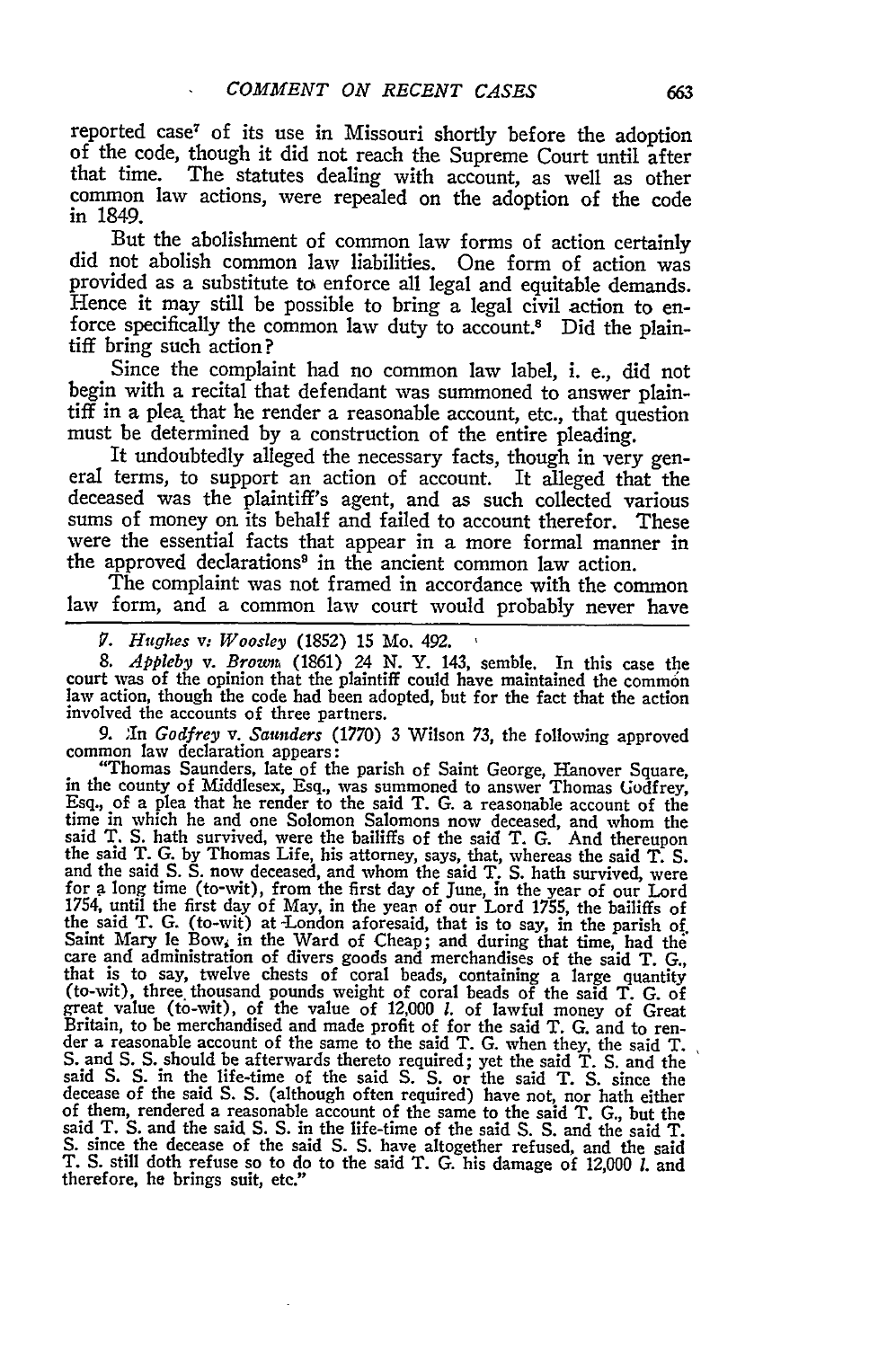thought of it as an action of account. It omitted the words-of art, "bailiff" or "receiver," and omitted the ad damnum clause always found in the common law declaration. If the receiver of money to account for it misappropriated the fund, he thereby became a debtor, and the plaintiff could maintain an action of debt<sup>10</sup> at his option. Today no one doubts that a common count in debt or in general assumpsit for money had and received would be available to recover money collected and misappropriated **by** an agent. In fact the opinion seems to treat the amended complaint as amounting to such a count. The original complaint distinctly alleged that the defendant collected funds of the plaintiff and used the same for his own purposes, and that **by** reason of such use of the plaintiff's funds he became indebted to plaintiff in the sum of \$30,465.45. If the allegations of the relationship of the parties and the collection of money as plaintiff's agent, etc., are sufficient in substance to support an action of account, the subsequent allegations of the misuse of funds **by** the agent are equally sufficient to support the action of debt, and are impertinent in an action of account. Even under the common law pleading the allegation of non-payment in the standard declaration in debt, was a matter of form. and its omission was not a ground for general demurrer.<sup>11</sup>

If a common count for money had and received would have sufficed to enable the plaintiff to recover the amount collected and misapplied, there could be no objection to a special count expressly alleging the collection and misapplication of the plaintiff's funds **by** the defendant's intestate.

If the original complaint had been framed as count in debt, stating that the defendant "owes and detains the sum of \$30,465.45, lawful money. of the United States, for that, as such agent, etc.," setting out the same allegations, a common law court would have had no difficulty in sustaining it as an action of debt, and the amendment as no departure from it, though restricted to transactions within a more limited period. If the original complaint were construed as stating a claim for a debt, none of the allegations need be rejected, for those not absolutely essential to show the creation of an indebtedness are at least proper matter of inducement to the necessary facts. The courts in the code states have usually been quite liberal in construing a complaint so as to sustain the recovery below, where the pleading stated the necessary facts though it may have been framed in a different form or on a different theory.

For example, where a complaint was apparently framed as an action of trespass quare clausum, and alleged that the plaintiff was the owner and in possession, and that the defendant unlawfully entered and destroyed improvements, etc., a recovery was sustained for injurfes to the land, though the plaintiff could not have maintained a technical action of trespass for the lack of

664

**<sup>10.</sup>** *Core's* Case (1537) Dyer 20a; *Bretton v. Barnet* (1599) Owen **86;** *Parkinson v. Gilford* (1639) Cro. Car. **539. 11.** *Morgan v. Sargent* (1797) 1 Bos. & P. **58.**